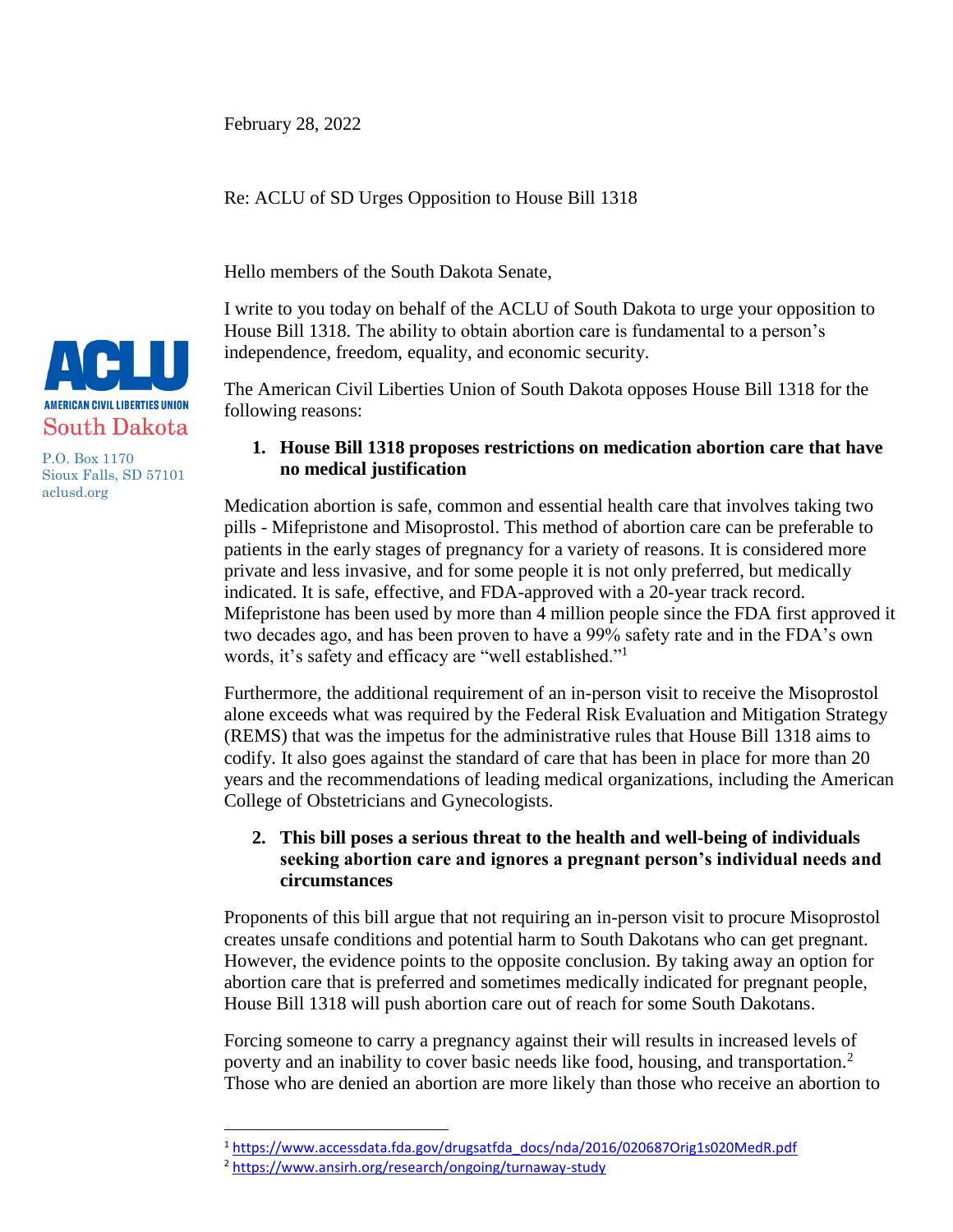be living in poverty and lacking full-time employment six months after the denial of care, and more likely to stay tethered to abusive partners.<sup>3</sup>

This bill, like other attacks on abortion access, will disproportionately harm the same people who have always faced systemic barriers to care — Black, Latinx, and Indigenous communities, the LGBTQ+ and two spirit community, undocumented immigrants, young people, those living in rural communities, people with disabilities, and people with low incomes. Persistent disparities in healthcare access already put up substantial barriers to abortion care, and this bill would further exasperate existing disparities.

The fact that House Bill 1318 is both medically unjustified and will harm pregnant South Dakotans seeking abortion care makes it clear that the purpose of this bill is not to protect or promote the safety of South Dakotans who can get pregnant, but to further push abortion care out of reach and place politicians in-between doctors and their patients.

It is essential that a pregnant person's health, not politics, should be the most important factor when making personal medical decisions. It is extremely dangerous for politicians to tell doctors how to practice medicine, force them to act against their best medical judgment, and take away a safe, non-invasive option for early abortion care.

## **3. House Bill 1318 imposes an undue burden on people seeking abortion care and abortion providers**

The American Civil Liberties Union (ACLU), the ACLU of Hawaii, and Arnold & Porter Kaye Scholar LLP, are currently challenging the constitutionality of the REMS restrictions that until recently required an in-person visit to procure Mifepristone.<sup>4</sup> In *Chelius vs Beccerra* plaintiffs argue that the REMS restrictions violate their patients' and members' rights to liberty, privacy and equal protection as guaranteed by the U.S. Constitution by imposing significant burdens on abortion access without proof of a valid medical justification.

House Bill 1318 presents an even more significant burden on abortion access by imposing restrictions on Misoprostol as well, that require an additional trip to the clinic, exceeding federal REMS requirements. This additional restriction adds to the numerous existing barriers that people seeking abortion care in South Dakota already face. Existing state law, even before the rules, required two in-person visits – for informed consent and to receive the Mifepristone and Misoprostol. An additional in-person visit and waiting time can delay a patient's abortion – typically by weeks – while they arrange and pay for transportation, time off work, and child care. This delay pushes some patients past the point at which they can use this early medication method; others cannot access abortion care at all.

Compliance with the additional in-person requirements and mandatory waiting periods also creates a logistical burden for Planned Parenthood, the only abortion clinic in South Dakota. That burden is too great to overcome and would effectively eliminate their ability to provide medication abortion as an option, leaving patients seeking abortion care only the option of procedural abortion regardless of their preference, circumstances, or medical needs.



P.O. Box 1170 Sioux Falls, SD 57101 aclusd.org

 $\overline{a}$  $3$  Id.

<sup>4</sup> <https://www.aclu.org/cases/chelius-v-becerra>